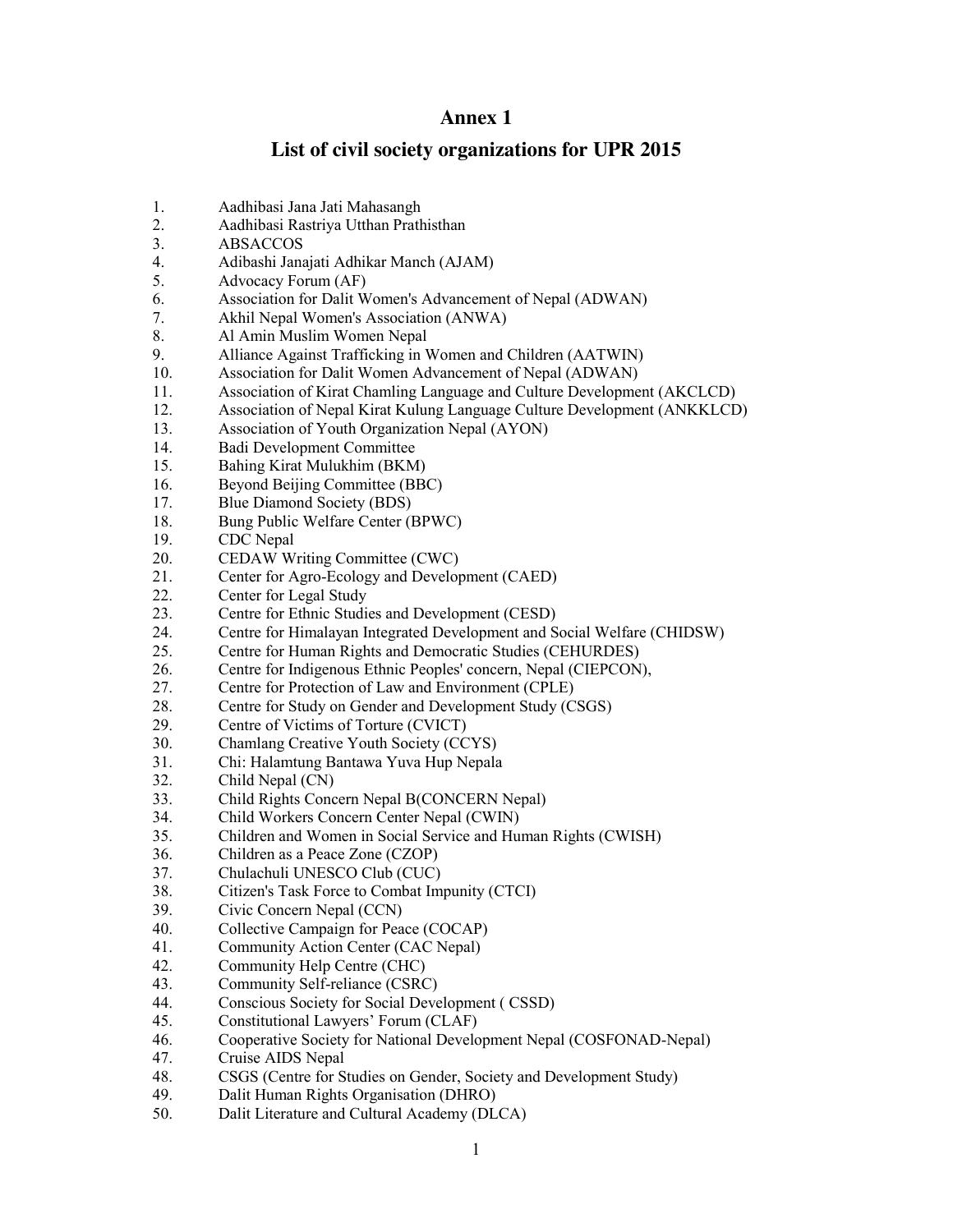- 51. Dalit National Liberation Front of Nepal
- 52. Dalit NGO Federation Nepal (DNF)
- 53. Dalit NGO Federation (DNF)
- 54. Dalit Rights National Forum, Nepal (DRNF)
- 55. Dalit Study and Development Center (DSDC)
- 56. Dalit Welfare Association (DWA)
- 57. Dalit Welfare Organization (DWO)
- 58. Development Academy) (EMMLLCPRDA)
- 59. Disability Human Rights Centre (DHRC-Nepal)
- 60. Dynamic Group for Change (DGC), Nepal
- 61. Dynamic Society
- 62. Educational Journalits' Group (EJG)
- 63. Eighteen Magarant Magar Language Literature Culture Preservation, Research and
- 64. Environment and Child Development Center
- 65. Environment and Rural Development Centre (ERDC)
- 66. Environment, Peace and Soccial Justice Centre (SCOPE Nepal)
- 67. Federation of Indigenous Kirat Association (FIKA)
- 68. Federation of Nepalese Journalist (FNJ)
- 69. Federation of Sexual and Gender Minorities Nepal FSGMN
- 70. Feminist Dalit organization (FEDO)
- 71. FORCE Nepal
- 72. Forest Resources Studies and Action Team (Forest Action)
- 73. Forum for Indigenous Nationalities Concern (FINCO), Gorkha
- 74. Forum for Indigenous Nationalities Development (FIND)
- 75. Forum for Protection of People's Rights Nepal (PPR-Nepal)
- 76. Forum for Public Awareness Rural Development and Environmental Conservation(FPARE)
- 77. Forum for Women Law and Development (FWLD)
- 78. Gaderi Samaj
- 79. Gandharba Culture and Art Organization (GCAO)
- 80. Gandharba Samaj
- 81. Gramin Samaj Utthan Kendra
- 82. Gramin Utthan Abhiyan
- 83. Group for Human Rights and Socio-legal Research (GOHRAS)
- 84. HDRF Nepal
- 85. Help Nepal
- 86. Hill Development & Conservation Group Nepal (HDCGN)
- 87. Him Rights
- 88. Himalaya Bhote Society (HBS)
- 89. Himalayan Indigenous Society (HIS) Nepal
- 90. Himalayan Natural Fiber Foundation (HNFF)
- 91. Hospital and Rehabilitation Center for Disabled Children<br>92. Human Rights Alliance Nepal
- Human Rights Alliance Nepal
- 93. Human Rights and Community Development Center
- 94. Human Rights and Democratic Forum (FORHID)
- 95. Human Rights Education Radio Listeners' Clubs Nepal (HRERLIC)
- 96. Human Rights Journalists Association, Nepal (HURJA Nepal)
- 97. Human Rights Protection and Promotion Center
- 98. Human Rights Treaty Monitoring Coordination Committee (HRTMCC)
- 99. Human Rights without Frontiers-Nepal (HRWF)
- 100. Human Welfare Committee HWC Nepal
- 101. Hurhure Yuwa Club (HYC)
- 102. IL Center
- 103. Independent Living Centre (CIL)
- 104. Indigenous Ethnic Lawyers Council-Nepal (IELCN)
- 105. Indigenous Nationalities Development Forum (INDF), Nawalparashi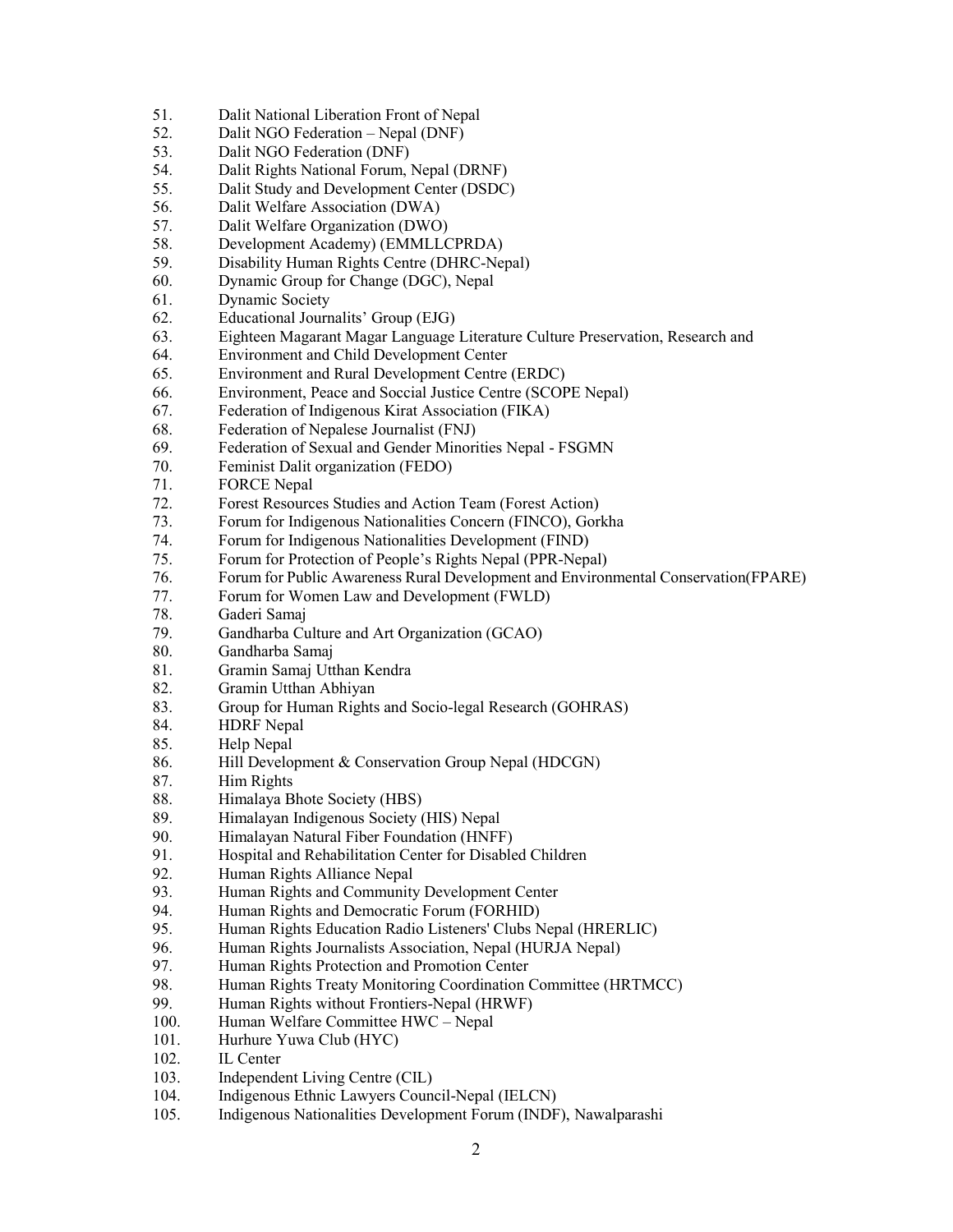- 106. Indigenous Non-Governmental Organization District Coordination Forum (INGODCF)
- 107. Indigenous Research and Resource Development Centre (IRRDC)
- 108. Indigenous Rural Development Social Services Nepal (IRDSSN)
- 109. Indigenous Women Legal Awareness Group (INWOLAG)
- 110. Informal Sector Service Centre (INSEC)
- 111. INHURED International
- 112. Institute of Human Rights Communication Nepal (IHRICON)
- 113. Islami Associate
- 114. Jagaran Media Center (JMC)
- 115. Jagaran Nepal
- 116. Jaghrit Nepal
- 117. Jan Prerna Kendra , Janakpur
- 118. Jana Utthan Pratisthan (JUP)
- 119. Janajati Development Forum (JDF)
- 120. JASEC Nepal, Nayabaneshor (Contact Office)
- 121. Jero Kirat Radu Society (JKRS)
- 122. Jimi Rai Utthan Samajh (JRUS)
- 123. Justice and Rights Institute-Nepal (JuRI)
- 124. Kalimati Yuva Club (KYC)
- 125. Kanchanjangha Women's Development Group (KWDG)
- 126. Kapan Dalit Utthan Sangh
- 127. Karani Cummunity Development Center (KCDC)
- 128. Karmarong (Karani) Society Service Association (KSSA)
- 129. Kathmandu School of Law (KSL)
- 130. Kirat Community Development Centre (KCDC)
- 131. Kirat Khaling Rai Development Association (KKRDA)
- 132. Kirat Khaling Utthan Sangh
- 133. Kirat Rodu Nachhiring Sakham, Kathmandu (KRNS)
- 134. Kirat Welfare Society (KWS)
- 135. Kirat Yakthum Chumlung
- 136. Kirat Youth Society (KYS)
- 137. Kosish Nepal
- 138. Kulung Sangh
- 139. Kulung Vidyarthi Sangh
- 140. Lawyers Association fro Human Rights of Nepalese Indigenous People (LAHURNIP)
- 141. Lawyers National Campaign Against Untouchability (LANCAU)
- 142. Legal Aid Consultancy Centre (LACC)
- 143. Limbu Language and Culture Development Centre (LILDA)
- 144. Limbu Language Development Organization (LLDO)
- 145. Lohorung Yakhkhama Yuyong (LYY)
- 146. Lok Kalyan Nepal (LOK)
- 147. Loom Nepal
- 148. Love Green Development Committee (LGDC)
- 149. LUMANTI, Nepal
- 150. Luzza Nepal
- 151. Madesh Human Rights
- 152. Madheshi Dalit Sewa Samaj
- 153. Madhesi Dalit Development Federation (MDDF)
- 154. Madhesi Dalit Mahasangh
- 155. Madhesi Journalist Association
- 156. Mahakulung Youth Council (MYC)
- 157. Mahila Prajanan Adhikar Samaj
- 158. Mahila Rastrya Sanjal
- 159. Mahila Sewa Samaj
- 160. Mahila Utthan Tatha Seep Bikas Kendra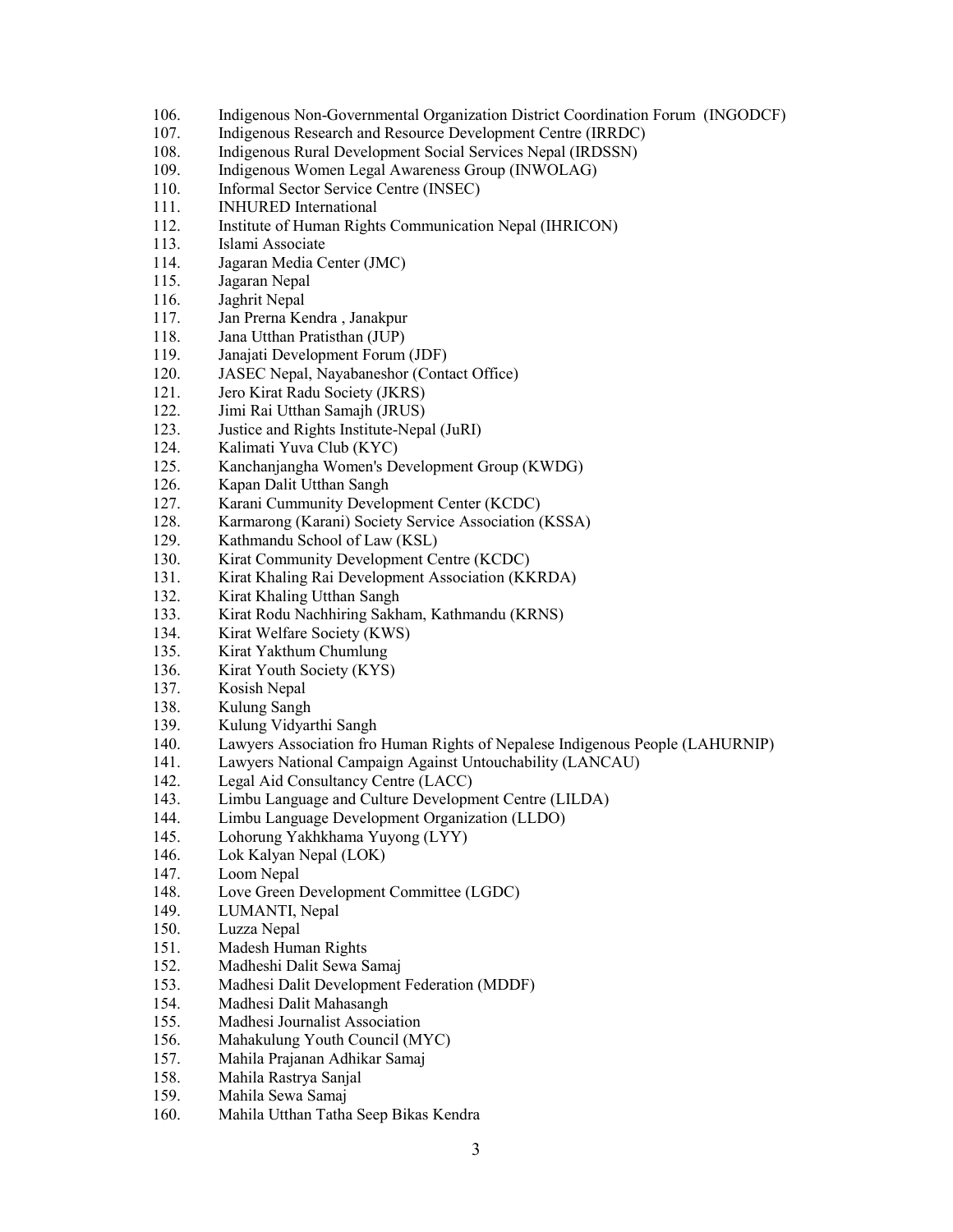- 161. Mahottari Magar Service Society (MMSS)
- 162. MAHURI HOME
- 163. Maiti Nepal
- 164. Makalu Yakkhaba Chuptham
- 165. Man Engage
- 166. Media Advocacy Group (MAG)
- 167. Mewahang Yakhomma
- 168. Mission Today daily
- 169. Mitini Nepal
- 170. MOP Nepal
- 171. Multipurpose Development Service Institute
- 172. Muslim Cultural Society MCS
- 173. Nagarik Aawaz
- 174. National Alliance for Women Human Rights Defenders (NAWHRD)
- 175. National Association of Deaf Hard of Hearing (NADH)
- 176. National Association of Physically Disabled (NAPD-Nepal)
- 177. National Coalition Against Racial Discrimination (NCARD)
- 178. National Coliation for International Criminal Court (NCICC)
- 179. National Federation of Disable-Nepal (NFDN)
- 180. National Human Rights Foundation (HURFON)
- 181. National Indigenous Women
- 182. National Indigenous Women Federation (NIWF)
- 183. National land Concern Group (NLRCG)
- 184. National Muslim Federation (NMF)
- 185. National Muslim Forum Nepal (NMFN)
- 186. National Network of Indigenous Women (NNIW)
- 187. National School of Research
- 188. Nepal Association of the Blind
- 189. Nepal Disable Association (NDA)
- 190. Nepal Disabled Women Association (NDWA)
- 191. Nepal Goodweave Foundation
- 192. Nepal Indigenous Disabled Association (NIDA-Nepal)
- 193. Nepal Kewarat Bikas Samaj
- 194. Nepal Kirat Kulung Bhasa Sanskriti Utthan Sangh
- 195. Nepal Mahila Ekata Samaj (NMES)
- 196. Nepal Muslim Women Welfare Society (NMWWS)
- 197. Nepal National Dalit Social Welfare Organization (NNDSWO)
- 198. Nepal Paralympic Committee
- 199. Nepal Rajat Jankalyan Sametee
- 200. Nepal Rana Tharu Society (NRTS)
- 201. Nepal Rana Tharu Society (NRTS), District Committee
- 202. Nepal Society of the Disabled (NSD)
- 203. Nepal Stutters Association
- 204. Nepal Tamang Ghedung (NTG)
- 205. Nepal Tamang NGO-federation
- 206. Nepal Tamang Women Association (NTWG)
- 207. Nepal Wheel Chair Club (NWCC)
- 208. NGO-Federation
- 209. NGO-Federation of Indigenous Nationalities Nepal (Affiliated member organizations)
- 210. NGO-FONIN District Committee, Dolakha
- 211. Nguepal National Federation of the Deaf and Hard of Hearing (NFDH)
- 212. Non-Governmental Organization Coordination Committee ( NGOCC)
- 213. Pabitra Paldor Society (PPS)
- 214. Papachha Guskham
- 215. Parent Association of Intellectual Disability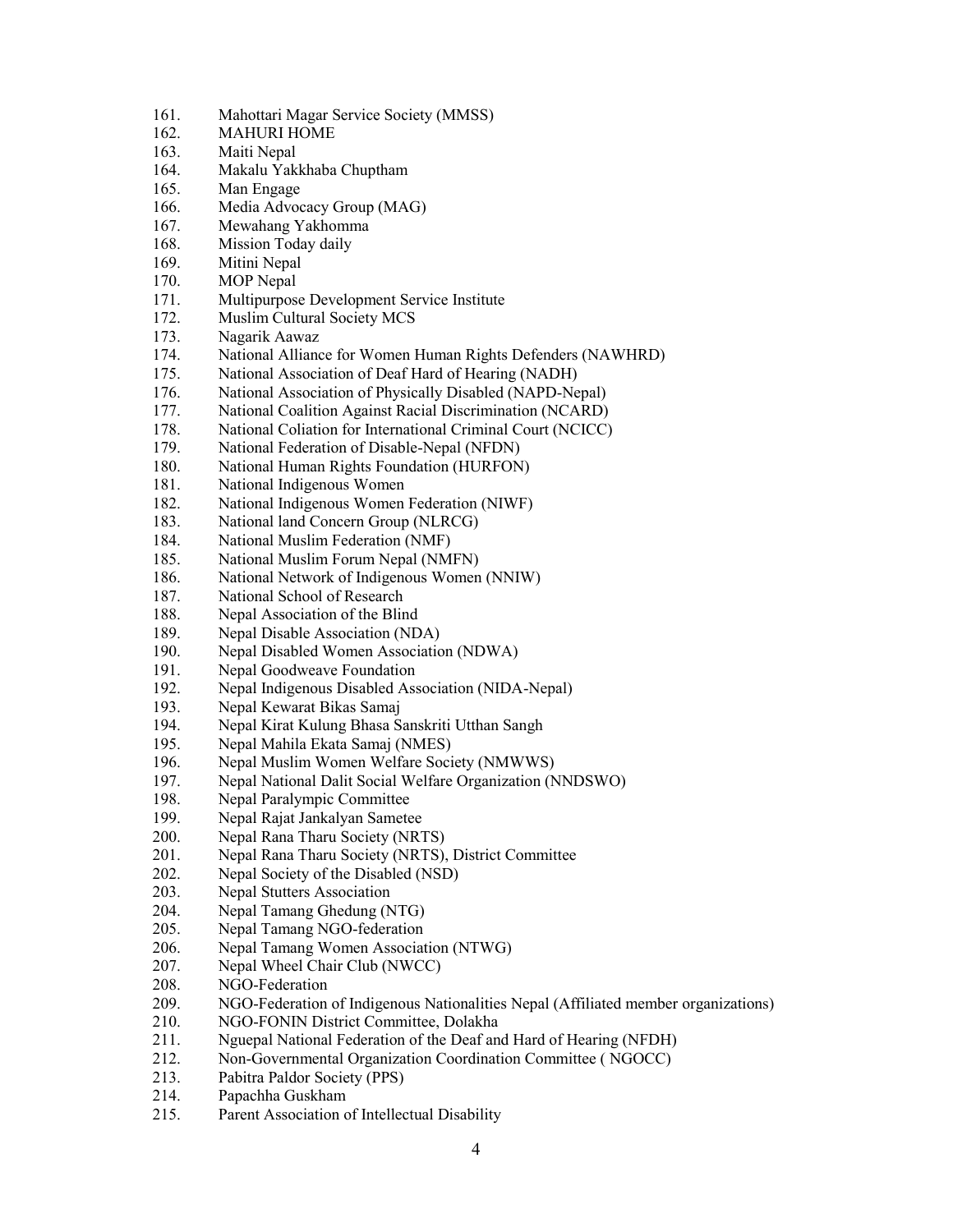- 216. Parichaya Samaj
- 217. Partnership Nepal
- 218. PEWA Nepal
- 219. Physician for Social Responsibility (PSRN)<br>220 Population Watch (Pop-Watch)
- Population Watch (Pop-Watch)
- 221. POURAKHI-Nepal
- 222. Pravashi Nepal
- 223. Prayash Mahottari
- 224. Prisoners Assistance Nepal (PAN)
- 225. Professional Development and Research Center (PDRC)
- 226. Pro-Public
- 227. Public Health Concern Trust (PHECT Nepal)
- 228. PWEDO
- 229. Rajak Janaklyan Samiti
- 230. Rastrya Dalit Network –Nepal RDN -Nepal
- 231. Rasuwa Nationalities Development Committee (RNDC)
- 232. Rauta Community Welfare Centre (RCWC)
- 233. Read Nepal
- 234. Redef Nepal
- 235. Rehabilitation and Empowerment Center on Disability
- 236. Remote Area Women and Children Empowerment Centre (RAWCEC)
- 237. Resource Centre for Primary Health Care (RECPHEC)
- 238. Resource Centre for Rehabilitation and Development (RCRC)-Nepal
- 239. Right to Food Network (RtFN)
- 240. Rural Basic Service Organisation (RBSO)
- 241. Rural Ethnic People's Development Forum (REPDF), Udayapur
- 242. Rural Reconstruction Nepal (RRN)
- 243. SAATHI
- 244. SAATHI Women Shelter
- 245. Sahara Nepal
- 246. Samabesi Foundation
- 247. Samata Foundation
- 248. Samudaik Sashaktikaran Kendra
- 249. Samyukta Apana Ekta Aawaj Kendra
- 250. Sancharika Samuha
- 251. Santal Utthan Manch
- 252. SANTIMALIKA
- 253. SARCS, Nepal
- 254. Shakti Milan Samaj
- 255. Shakti Samuha
- 256. SHEDC Nepal
- 257. Shree Jana Utthan Sarokar Kendra,
- 258. Shree Mirmire Bihani Club (SMBC), Ilam
- 259. Silichong Club, Social Development Centre (SCSDC)
- 260. Social Development
- 261. Social Environment Welfair Association Society (SEWA), Kailali
- 262. Society for Indigenous Development Nepal (SID Nepal)
- 263. Society For People In Needs (SPIN)
- 264. Society for the liberation of Oppressed Caste, Nepal
- 265. Society for Upliftment of Disabled and Orphan
- 266. Society for Women's Empowerment for Sustainability (SHRISTI)
- 267. SOLID Nepal
- 268. Sudhar Nepal (Reformation Nepal)
- 269. Sungava (ID) Women Vocational Center
- 270. Sustainable Agriculture for Rural Development Concern Society Nepal